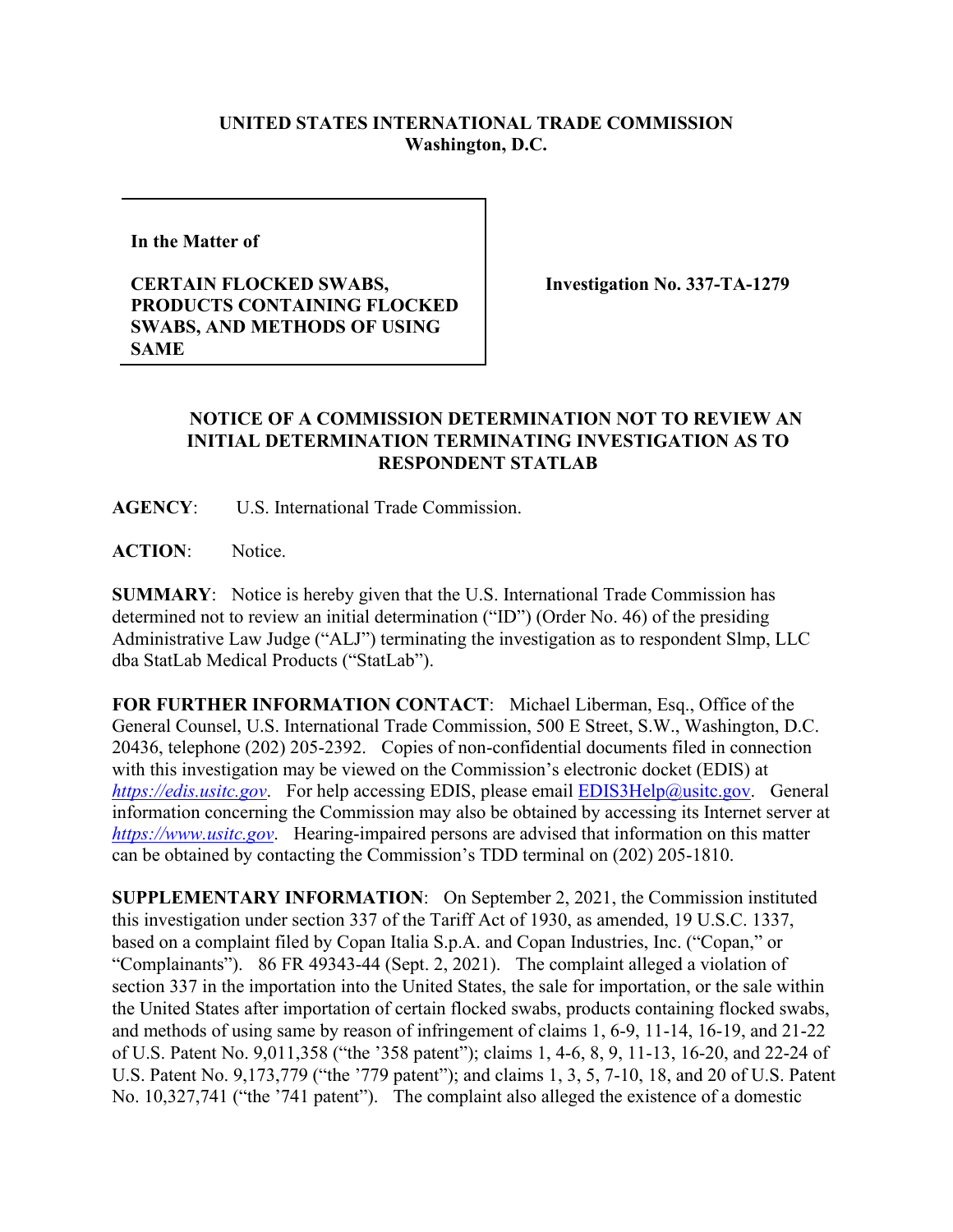industry.

The notice of investigation named Han Chang Medic of Chungnam, Republic of Korea ("HCM"); Wuxi NEST Biotechnology Co., Ltd. of Wuxi, Jiangsu, China; NEST Scientific Inc. and NEST Scientific USA, both of Rahway, New Jersey; Miraclean Technology Co., Ltd. of Shenzhen, Guangdong, China; Vectornate Korea Ltd. of Jangseong, Republic of Korea and Vectornate USA, Inc. of Mahwah, New Jersey (collectively, "Vectornate"); Innovative Product Brands, Inc. of Highland, California ("IPB"); Thomas Scientific, Inc. of Swedesboro, New Jersey ("Thomas Inc."); Thomas Scientific, LLC ("Thomas LLC") and Stellar Scientific, LLC ("Stellar"), both of Owings Mills, Maryland; Cardinal Health, Inc. of Dublin, Ohio ("Cardinal"); KSL Biomedical, Inc. and KSL Diagnostics, Inc., both of Williamsville, New York (collectively, "KSL"); Jiangsu Changfeng Medical Industry Co., Ltd. of Yangzhou, Jiangsu, China; No Borders Dental Resources, Inc., dba MediDent Supplies of Queen Creek, Arizona ("MediDent"); BioTeke Corporation (Wuxi) Co., Ltd. of Wuxi, Jiangsu, China; Fosun Pharma USA Inc. of Princeton, New Jersey; Hunan Runmei Gene Technology Co., Ltd. of Changsha, Hunan, China ("Runmei"); VWR International, LLC of Radnor, Pennsylvania ("VWR"); and StatLab of McKinney, Texas as respondents. *Id*. at 49343-44. The Commission's Office of Unfair Import Investigations ("OUII") is also named as a party in this investigation. *Id*. at 49344. Huanchenyang (Shenzhen) Technology Co., Ltd. ("HCY") and HCY USA, LLC were allowed to intervene as respondents in this investigation. Order No. 30 (Dec. 7, 2021), *unreviewed by* Notice (Jan. 6, 2021).

Subsequently, the investigation was terminated as to the KSL respondents, Thomas Inc., Thomas LLC, Cardinal, VWR, Vectornate, IPB, Stellar, and HCY. Order No. 20 (Nov. 15, 2021), *unreviewed by* Comm'n Notice (Dec. 6, 2021); Order Nos. 21-25 (all issued on Nov. 15, 2021), *unreviewed by* Comm'n Notice (Dec. 6, 2021); Order No. 33, *unreviewed by* Comm'n Notice (Jan. 10, 2022); Order No. 35 (Jan. 24, 2022), *unreviewed by* Notice (Feb. 16, 2022). Furthermore, respondents Runmei; HCM; and MediDent were found in default. Order No. 27 (Nov. 15, 2021), *unreviewed by* Comm'n Notice (Dec. 6, 2021); Order No. 31, *unreviewed by* Comm'n Notice (Jan. 10, 2022).

The Commission also subsequently terminated the investigation as to claim 7 of the '358 patent, claims 5 and 19 of the '779 patent, and claim 8 of the '741 patent. Order No. 32 (Dec. 15, 2021), *unreviewed by* Comm'n Notice (Jan. 10, 2022). The Commission also terminated the investigation as to claims 9 and 21 of the '358 patent and claim 11 of the '779 patent. Order No. 37 (Jan. 28, 2022), *unreviewed by* Notice (Feb. 16, 2022).

On March 29, 2022, complainants Copan and respondent StatLab filed a joint motion to terminate the investigation as to StatLab based on settlement. On April 8, 2022, OUII filed a response supporting the motion. No other party filed a response to the motion.

On May 3, 2022, the ALJ issued the subject ID granting the motion. The ID found that the joint motion complies with Commission Rule 210.21. ID at 2. The ID also found